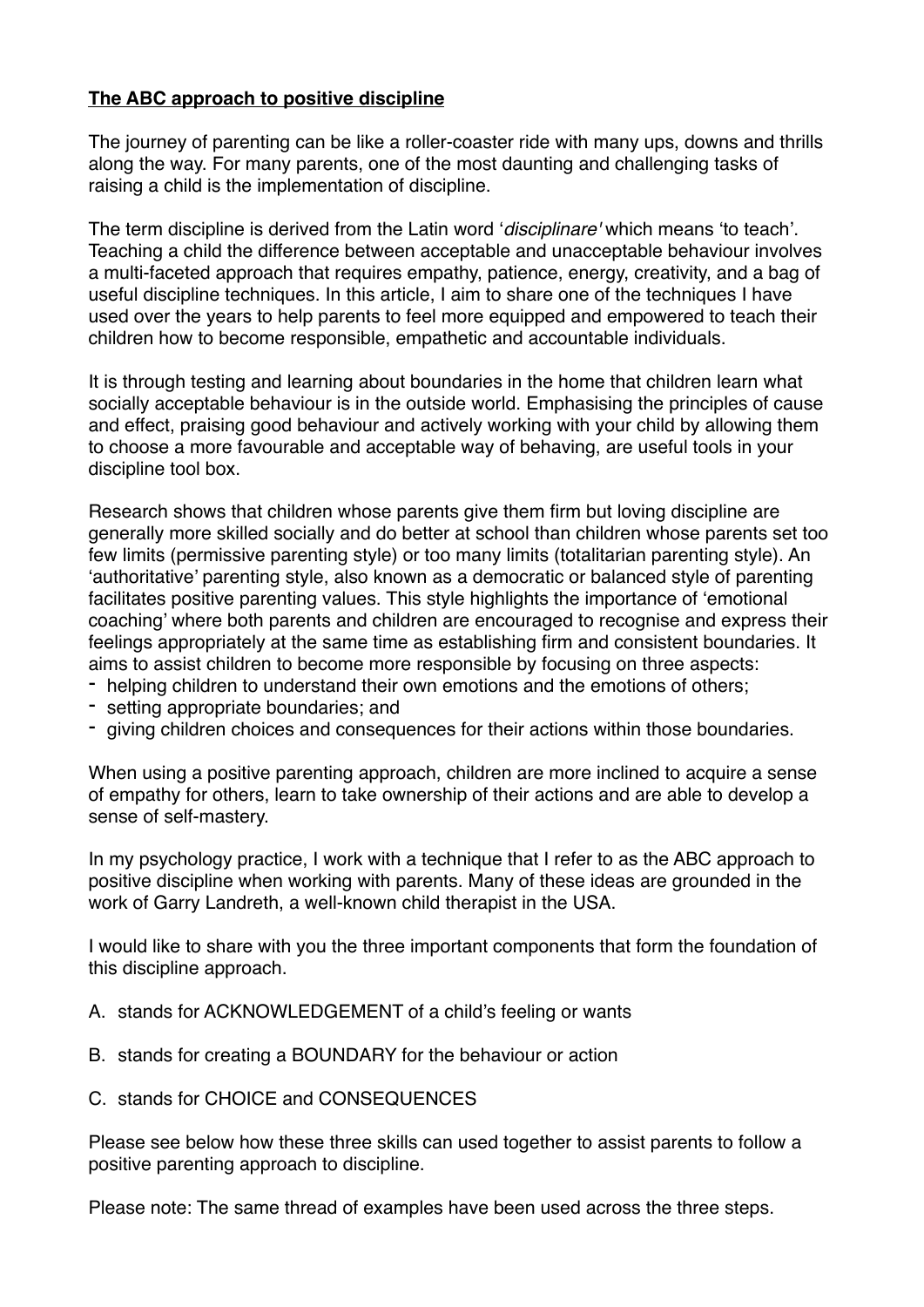# **A. ACKNOWLEDGEMENT of child's feelings or wants**

Examples of what a parent may say to acknowledge a child's feelings or desires:

- *- I know you would like to watch more TV, you really love that TV show…*
- *- You are so mad with your brother right now…*
- *- You really don't want to share that toy, it just feels like the best toy right now…*
- *- I can tell you don't want to leave the party right now…*
- *- I can see you are really upset with your friend…*
- *- I can see you are really angry with me…*
- Like adults, children have a fundamental need to feel heard and understood. Research explains that for a child to learn, they must feel that they are being accepted unconditionally and that they have the freedom to express their emotions openly. By identifying and naming the emotion or desire that a child is trying to show you, it tells the child, *'I accept you and understand you, although I do not accept the behaviour you are choosing to display'.* When a child feels heard, they are less likely to escalate their behaviour to get their message across and are likely to be more responsive to the next step.
- By naming the emotion, a child is learning to associate a physical feeling with an appropriate emotional term. This helps build their understanding of their own emotions and helps them to be more empathetic and perceptive to the feelings of others. It may also help build their expressive language repertoire. Going forward they may be able to put into words what it is that they are feeling without having to show you through their behaviour.
- This step is so crucial even in the heat of the moment. When a child is trying to communicate something to their parent (often through behaviour) and the parent goes straight to the disciplining, boundary-setting phase, the child may feel the need to continue with that behaviour to try to get their message across in order to feel understood.
- **By acknowledging a child's feelings or desires, the child gets the underlying message of** *'I've been heard and understood***' and learns to trust their own emotions.**

#### **B. Communicate the BOUNDARY. State the rule or tell the child what needs to be done.**

Examples of what a parent may say to clearly communicate a limit to their child:

- *- But TV time is over now…*
- *- But your brother is not for hitting. Hitting is not okay in this home…*
- *- But these toys are for everyone and we need to share them when we come to this place…*
- *- But it is time to leave to go…*
- *- But pulling her hair is not nice…*
- *- But I am not for screaming at…*
- No matter what discipline model or parenting approach a parent may choose to use, boundary-setting will also need to play a role.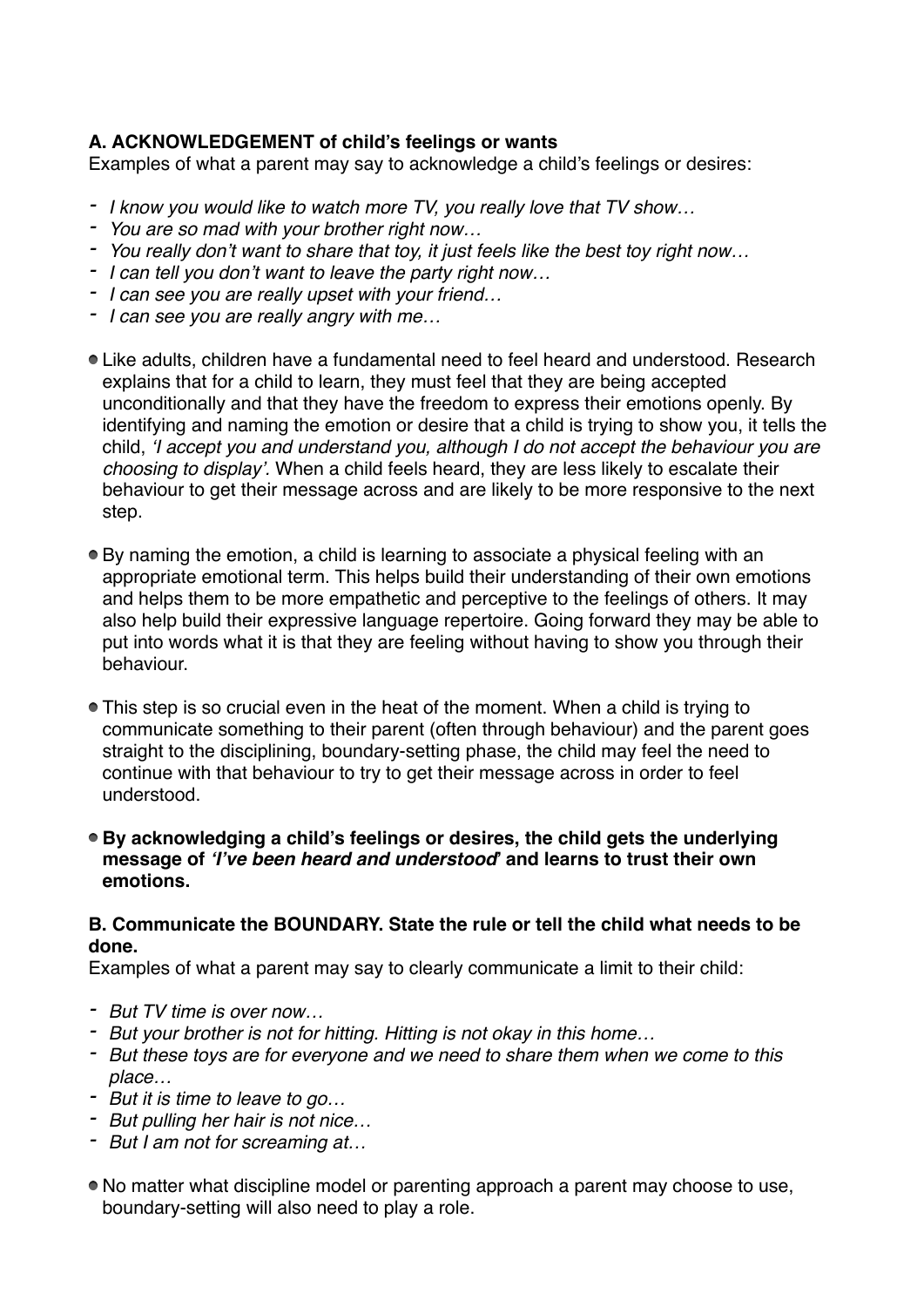- We do this by establishing clear rules. Most parents want their children to progress through school, possibly attend some form of tertiary education, get a job, get married and lead a successful independent life. In order to do this, your child will need to respect the rules of society. Rules help maintain structure in every context in every culture in every country.
- Far from restricting children, rules actually give children a sense of security. Children, like adults, need to be able to predict what is going to happen to them and around them. This helps children feel good about themselves when they can predict what will happen next. This helps them to build a sense of self-mastery of their own world and their environment.
- <span id="page-2-1"></span>Boundaries are created to provide a firm structure and this is generally built on only a few non-negotiable rules. These are generally related to personal safety and activities such as mealtime[,](#page-2-0) bath time and bedtime. According to Dereck Jackson<sup>[1](#page-2-0)</sup>, a well-known educator and counsellor in South Africa, only a few non-negotiable rules are needed in a functional home.These include:
	- We, the parents, are in charge.
	- There is a time to go to bed at night and a time to get up in the morning.
	- There is a time to eat.
	- There is a time to tidy up after you have untidied.
	- There is a time to do your homework (once the child is at school).
	- There is a time to bath or shower.
	- You speak to your parents with respect.
- Body language and tone of voice are extremely important when establishing a boundary. Simple, assertive and direct statements in a calm yet firm voice are likely to be the most effective.

### **C. Provide at least one CHOICE and clearly state a CONSEQUENCE of action. Always offer a more favourable, positive alternative choice.**

### **PART 1 Giving at least one CHOICE to redirect behaviour:**

Examples of what a parent may say to provide a choice or alternative action for a child.

- *- You can choose to turn the TV off yourself or you can choose for me to turn it off.*
- *- You can go tell your brother that he made you very mad or you can go and have some 'chill down' time in your room.*
- *- You can choose to stay here and share these toys or you choose to go home.*
- *- You can choose to hold my hand and walk out with me or you can choose to walk out on your own.*
- *- You can choose to tell Susie that she made you very sad or you can make a plan and go and find another friend to play with.*
- *- You can choose to come and sit with me and tell me what made you so mad or you can go and sit in your room till you are ready.*

<span id="page-2-0"></span>[<sup>1</sup>](#page-2-1) Extract taken from his book, 'Parenting with Panache'. ISBN 0-620-28423-4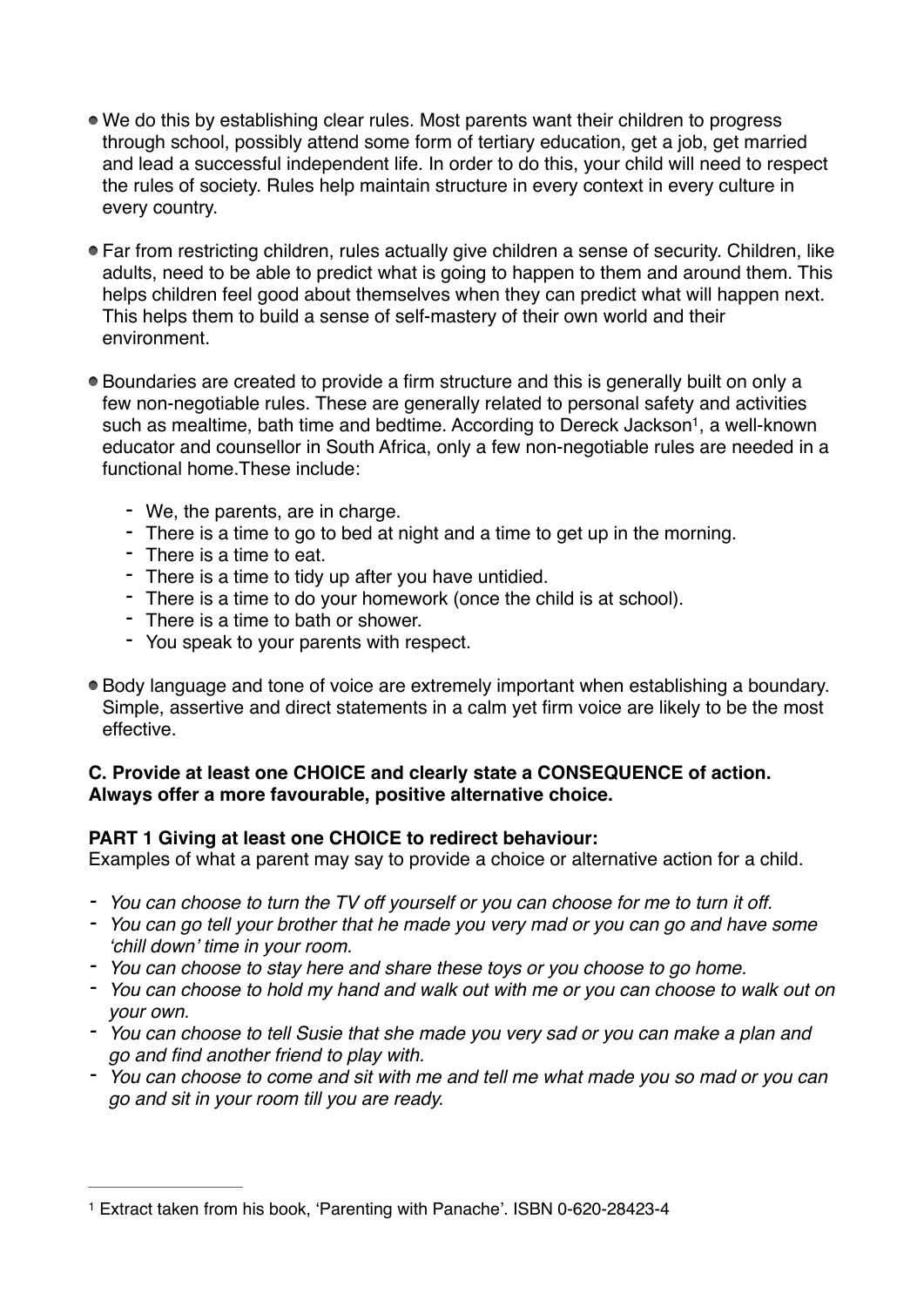- The key is offering limited choices. So don't simply ask your child what she wants for lunch. Instead offer her a sandwich or a hotdog. Younger children can especially be overwhelmed when they have too many choices. Ideally it is best to limit choices to no more than two choices.
- Choices need to be age-appropriate to encourage cooperation. Be creative; you can also make some choices fun i.e. it's school time, do you want to hop to the car like a bunny or gallop to the car like a horse; it's time for your bath, do you want bubbles in your bath or no bubbles today?; It's supper time, do you want tomato sauce on the side or on top of your macaroni?; 'You need to get into your car seat, do you want to get in on your own or do you want mommy to help you?'. Choices such as these may distract your child from the power-struggle and allow them to feel a sense of personal control.
- Stay positive and be willing to assist your child in following through on their choice in a kind and (sometimes fun) manner. i.e. can mom hop with you to the car? can we sing together while you having a bath? can we play eye-spy together in the car? Some children benefit from a parent doing something with them while transitioning from a meltdown to a more cooperative frame of mind.
- When there is only one choice, you can still try to offer your child a 'choice'. For example, if your child doesn't want to wear a helmet while riding their bike, you can offer a choice of wearing the helmet or simply not riding their bike. In this way, your child may still feel a sense of control of their decision-making.
- Pick your battles.

# **PART 2 Presenting a CONSEQUENCE for an action:**

- If the child refuses to choose, you choose for them. The child's refusal to choose is also a choice. Set the consequences. For example: if you choose not to choose (option A) or (option B), then you have chosen for me to pick the one that is most convenient for me.
- If after a more favourable choice has been provided, the child still chooses to continue with the unacceptable behaviour, it is necessary to state a consequence for continuing that behaviour. This teaches children that each action yields a result, positive or negative. This step helps the child learn that he/she is responsible for his/her own choices and behaviours and the outcomes associated with them.
- Experiencing the consequences of their choices is one of the most effective ways children learn self-discipline. Being able to think ahead about the positive or negative consequences of an action and choose accordingly is a skill we want our children to learn.

Examples of what a parent may say to state a consequence should the child choose to continue with an unacceptable behaviour.

- *- Okay you are choosing for mommy to switch the TV off…*
- *- If you choose to hit your brother again, you choose to go straight to your room for timeout…*
- *- If you choose not to share this toy, you choose for us to go home right now…*
- *- If you choose not to walk with me nicely out the party, you choose to leave your party box here.*